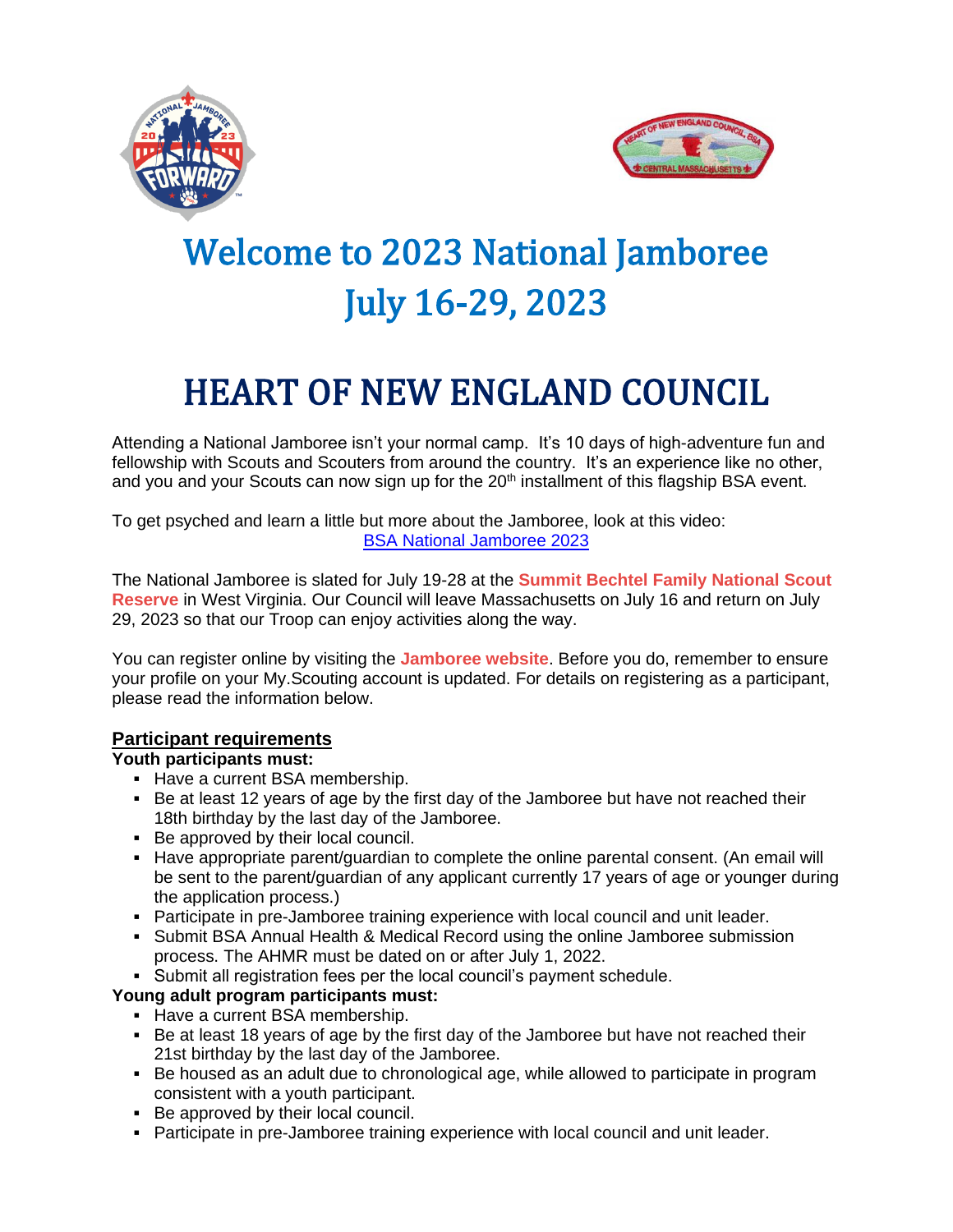- Submit BSA Annual Health & Medical Record using the online Jamboree submission process. The AHMR must be dated on or after July 1, 2022.
- Submit all registration fees per the local council's payment schedule.

#### **Adult participants must:**

- Have a current BSA membership in a local council unit.
- Be at least 21 years of age by the first day of the Jamboree.
- Be approved by their local council.
- **Scoutmaster, First, Second or Third Assistant Scoutmasters must currently be serving in** any unit leadership position.
- Scoutmaster applicants must have completed appropriate leader specific training.
- **Be current with Youth Protection Training.**
- Register online through the Jamboree registration system as a "Leader." The council will designate specific leadership or chaperone positions at the time the Jamboree units are assigned.
- Participate and assist in planning the pre-Jamboree training experience with local council.
- The Unit Care Provider must be one of the unit leaders and is required to hold either current Wilderness First Aid and CPR certificates or a current healthcare license. This unit leader's responsibilities include providing for the safety and well-being of each unit member by reviewing their AHMR and maintaining a binder/file containing all the unit's AHMRs, maintaining the unit first-aid kit and providing first-aid treatment within the unit and overseeing administration of required medications.
- Submit BSA Annual Health & Medical Record using the online Jamboree submission process. The AHMR must be dated on or after July 1, 2022.
- Submit all registration fees per the local council's payment schedule.

#### **Draft Itinerary:**

Sunday, July 16, 2023

- Depart from Heart of New England Council Center in Rutland, MA at 7:00 am
- Bus tour of Philadelphia including the Liberty Bell, Independence Hall and the Betsy Ross House
- Lodging at the Best Western Philadelphia Airport South

Monday, July 17, 2023

- Visit Thomas Jefferson's Monticello in Charlottesville, VA
- Dinner at the historic Michie's Tavern
- Lodging at Comfort Inn in Charlottesville, VA

Tuesday, July 18, 2023

- Enjoy either the Waterpark at The ACE High Adventure Resort in Oak Hill, WV or raft of the Lower New River
- Tex-Mex Dinner Lunch and a BBQ Dinner
- Lodging at a Bunkhouse at the Ace High Adventure Resort

#### Wednesday, July 19, 2023

- Arrive at The Summit Bechtel Reserve

Wednesday July 19 – through Friday, July 28, 2023 - BSA National Jamboree

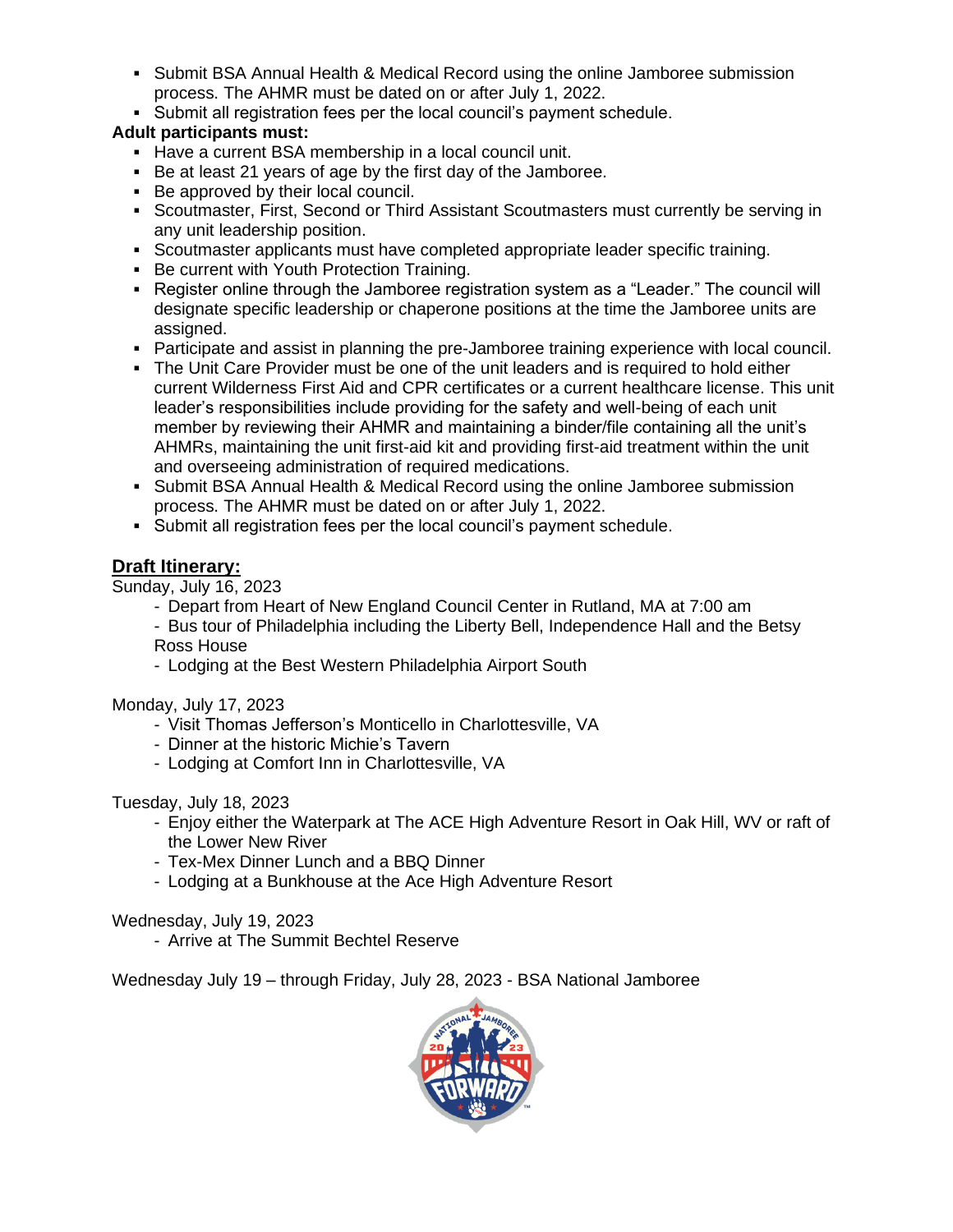Friday, July 28, 2023

- Dinner at and enjoy Hershey Park
- Lodging at Comfort Suites

Saturday, July 29, 2023

- Lunch at and enjoy Hershey Park through 1:30 pm
- Return to Heart of New England Council Center in Rutland, MA around 8:30 pm

#### **Budget, Payment Schedule and What is Included:**

Heart of New England Council's Jamboree Troop budget is \$2,850.00 per participant

The per participant payment schedule for \$2,850 is as follows:

May 1, 2022 - \$570.00 deposit per participant August 1, 2022 - \$570.00 per participant November 1, 2022 - \$570.00 per participant January 1, 2023 - \$570.00 per participant April 1, 2023 - \$570.00 per participant

This fee includes amongst many other items all food (except for three meals along the highway on the way to and on the way back from the Jamboree), excursion activities, insignia patches, duffle and day bags, neckerchief, two Class B T-shirts, Troop equipment and tents, Jamboree registration fee, transportation to and from the Summit on a motor coach bus, and a shakedown weekend.

Please note that each installment has to be received by Council (Heart of New England Council, Attn: Jamboree 2023, 394 Pleasantdale Road, Rutland, MA 01543) prior to the due date reflected above. In the event that your payment is not received timely or in full, Council reserves the right to cancel your reservation as our Council does not have the funding to advance funds to cover delinquent installment. In the event of any cancellation, there will not be any refund of funds deposited. Each individual commits to and is responsible for meeting the full financial obligation of \$2,850.

In the event that a registered participant cannot attend you will be able to substitute participants through March 31, 2023.

Although we try our very best to come in on or below our budget, as this undertaking is over 16 months in the future, we are at the mercy of price increases and schedule changes that can impact our budget from vendors such as eating establishments, excursion companies, lodging and bus transportation providers. Thus, the \$2,850 fee is our best estimate at this point in time. There is no guaranty that this will fully cover the costs we will need to expend on this adventure, in which case Council reserves the right to charge each individual their proportionate share of any deficit incurred.

If you have any questions or comments on applying, please contact David Bosselait at [Jamboree@HeartofNewEnglandBSA.org](mailto:Jamboree@HeartofNewEnglandBSA.org)